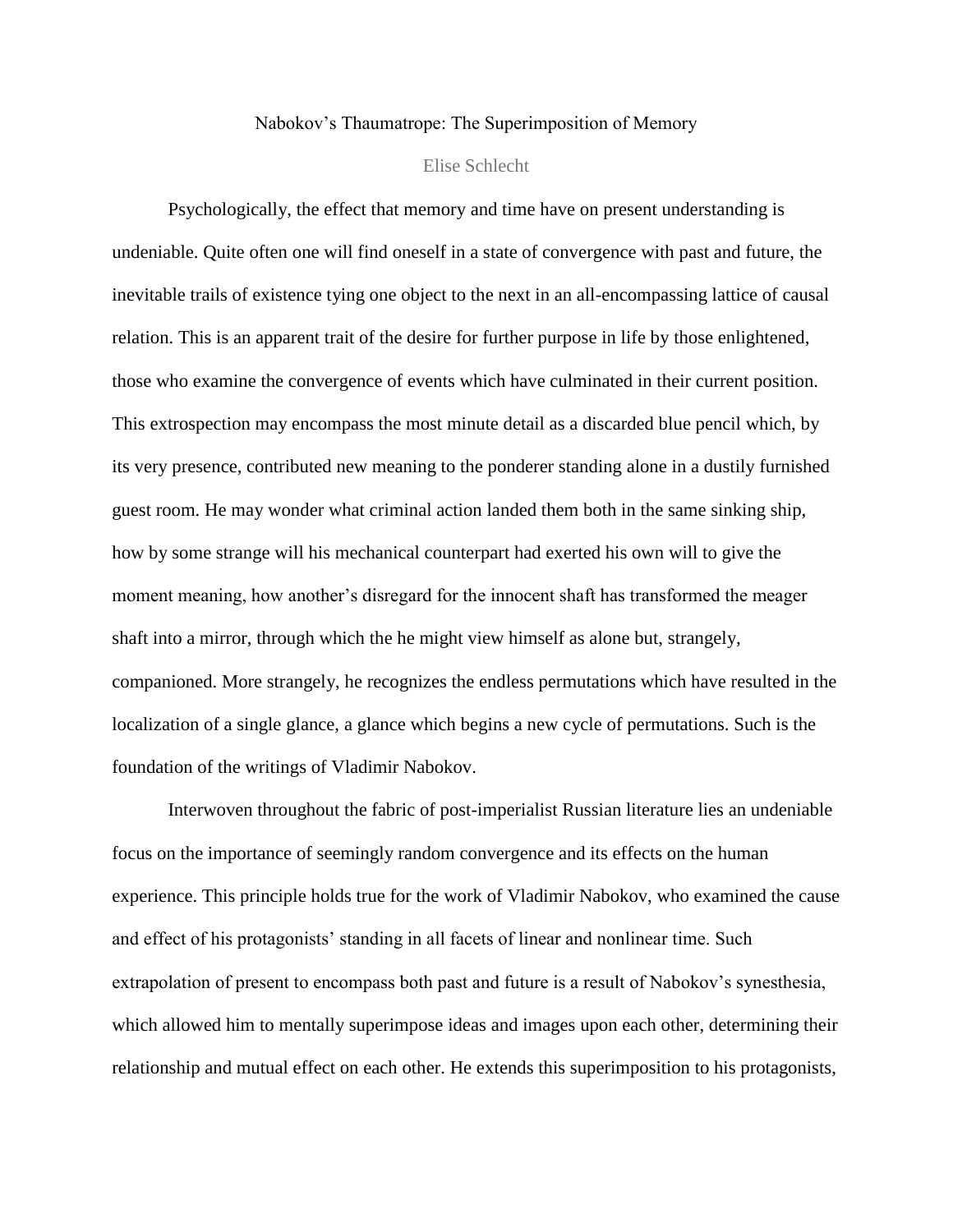who, drawing on his own experiences, share the synesthetic affliction. This bequeathed ability allows his protagonists to examine their surroundings in the scope of both linear and nonlinear time, superimposing memory, experience, and aspiration upon each other in determination of their merging past, present, and future. Such is the prevailing image of Nabokov's novel *Transparent Things*, which, as the title suggests, layers multiple facets of the protagonist's memory upon each other with this ultimate purpose. As canonically the writer employs his craft in expulsion of frustrations, both social and political, so Nabokov did with the dystopian expose, *Bend Sinister*, in which he traced the root of the parallel thought which replicated the ideas of a previous age. The same superimposition of past and present is seen in this text as a subliminal examination of the replication of a defective gene. Such themes trail throughout Nabokov's other works, *The Original of Laura* and *Look at the Harlequins!*, both of which throw a deliberate spotlight on improbable intersection and the perpetuity of memorial affect.

Superimposing the events of the past and present, Nabokov effectively characterizes the very nature of time as nonlinear, a quality enhanced by the persistence of memory. A common occurrence in Nabokovian literature, the protagonist retraces earlier steps, both physically and mentally, "seeing" them without the effect of time, and establishing a beautiful melding of history and presence enhanced by memorial formaldehyde. As he traces the actions of *Transparent Things*' H. Person following his return to the ville in which he met his beloved (now ashen), Person projects his recollections of that summer onto the mountain trail before him- "Again he was panting in her merciless wake. Again she was teasing Jacques, the handsome Swiss boy with fox-red body hair and dreamy eyes. Again she flirted with the eclectic English twins… Hugh, despite his tremendous physique, had neither the legs nor the lungs to keep up with them even in memory." (Nabokov, 89) In this sense, the past is not merely being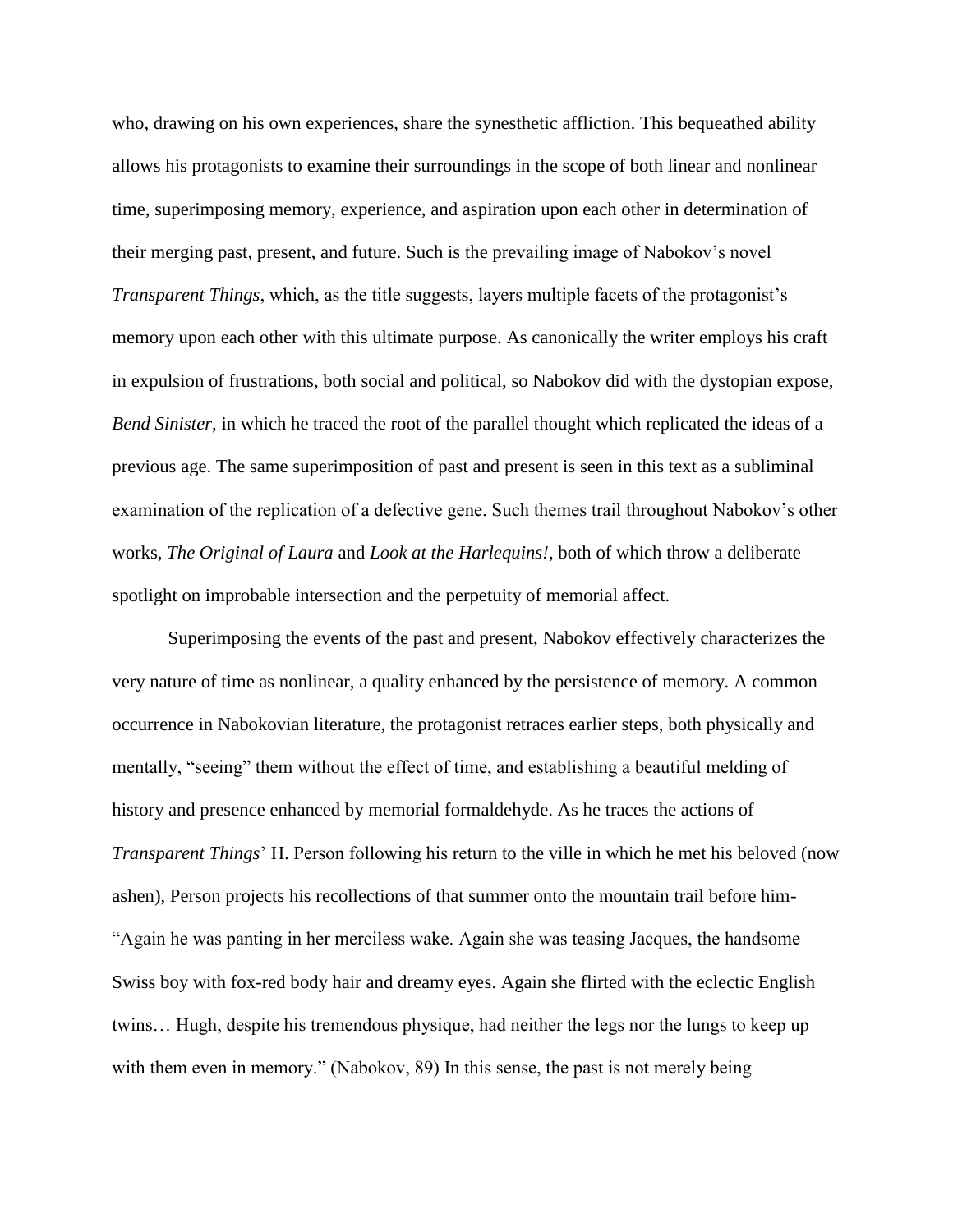remembered, but relived. Throughout such passages, Nabokov makes few distinctions between memory and present reality, cementing his consistent assertions of the blurred nature of the traditionally delineated temporal tenses. His effortless descriptions of temporal relativity effectively blur the past and present, creating an inescapable overlay of the past upon the present, which drives the action of those who experience such effects. It is palpable that the Nabokovian protagonist is often uncomfortable with this overlay, as in recollections of Armande and Iris from *Transparent Things* and *Look at the Harlequins!* respectively, but this discomfort, stemming from the memory of a lost loved one, impacts the individual life as if the memorial vestige were still corporeally apt. These protagonists take great lengths to revisit a "shoddy mountain resort", and the emotionally infused "villa of [his] beloved" long deceased, the momentous impact of revisitation spiraling them into catastrophically inspired action. (Nabokov, 3, 189) Such influence of the general mannerism, it is proven, is not dulled by the presence of time or contingent upon the detail of inspiration, but is continuously impressed upon its very fabric, the present reality of all affected by the persistence of memory being consistently interlaced. As seamlessly as memories neatly overlap with present perceptions of reality, so do they shape the reality upon which they are impressed.

In the process of developing the permutative structure, one aspect is key- that of mental capacity. It is clear throughout Nabokovian literature that the man who lacks the ability to see from another's eyes is forever damned to walk in blindness, as he can never understand that which predates him. It is made even more clear that without this direction to steer one's life, there is nothing but a void between their eyes. As with the example of Iris, Protagonist's aforementioned lover, without the ability to see experiences from her partner's eyes, her life was shallow and lacking color. This aspect is traced throughout Nabokovian literature as often as he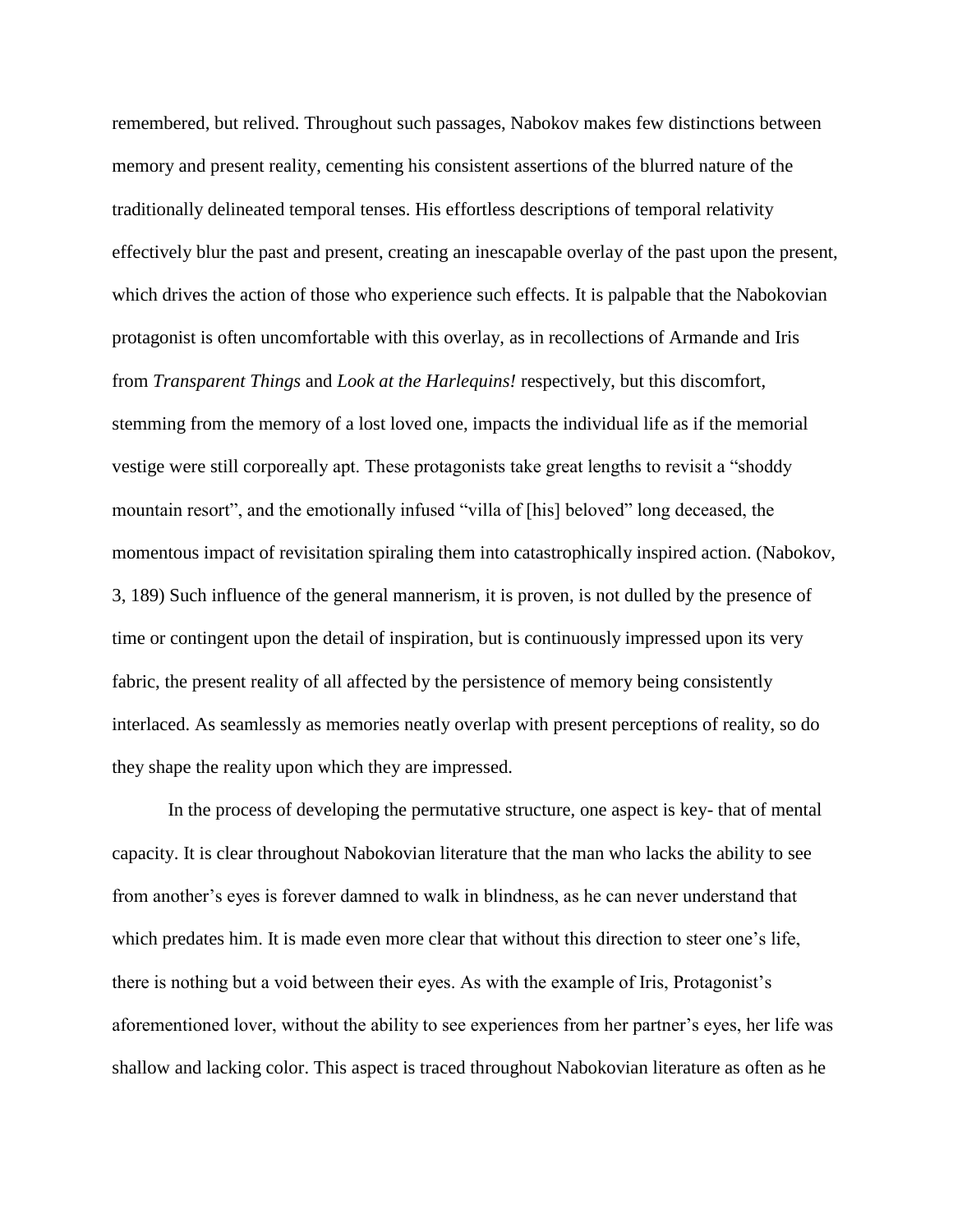traces the root of societal destruction, the defective gene. Innumerable characters, Flora, Marthe, Emmie, Anna, Iris, Mademoiselle, Ivar, Armande, among others have conducted their lives without the color of the past, lending them fated to repeat all errors of the era they have chosen to forget. This is not a quality embodied by any single quotation from these characters or novels, but by a curious turn of phrase inhabiting Nabokov's *Lolita*- "I need you, the reader, to imagine us, for we don't really exist if you don't." (Nabokov, 133) This holds true- as he states memoirially, "I like to fold my magic carpet, after use, in such a way as to superimpose one part of the pattern upon another." (Nabokov, 66) However, if such the effect of superimposition is not desired and is discarded, the individual is lost and flat. Nabokov contrasts the vibrancy of his temporally conscious figures with those who reject the treasures of the past, attempting to forge their own tunnel without spade or explosive. He describes one such individual as "crouching at the foot of [a] wall, shaking, dissolving…", their lives peeling apart from the stress of avoidable, yet nevertheless completed failures. (Nabokov, 240) As he states that memory of the past lives on through our objects of curiosity, so it is the will of the individual that will choose to accept or discard the happenings of the past when conducting their own series of vivacious permutations.

In concurrence with the notion of the superimposition of time, the Nabokovian protagonist, and by extension human protagonist, derives her path not from seemingly random chance, but from as stream of permutated action. One of Nabokov's most firmly articulated beliefs is that of the permutation of experience, which translates as the accumulation of meaning through improbable encounter. It is paramount in the Nabokovian philosophy that the intersection of two entities is not a simplistic occurrence. Of note are the painstaking efforts the author exerts throughout his novels in order to cement this assertion, and develop a background for each entity, sentient or otherwise, in magnification of his principle which departs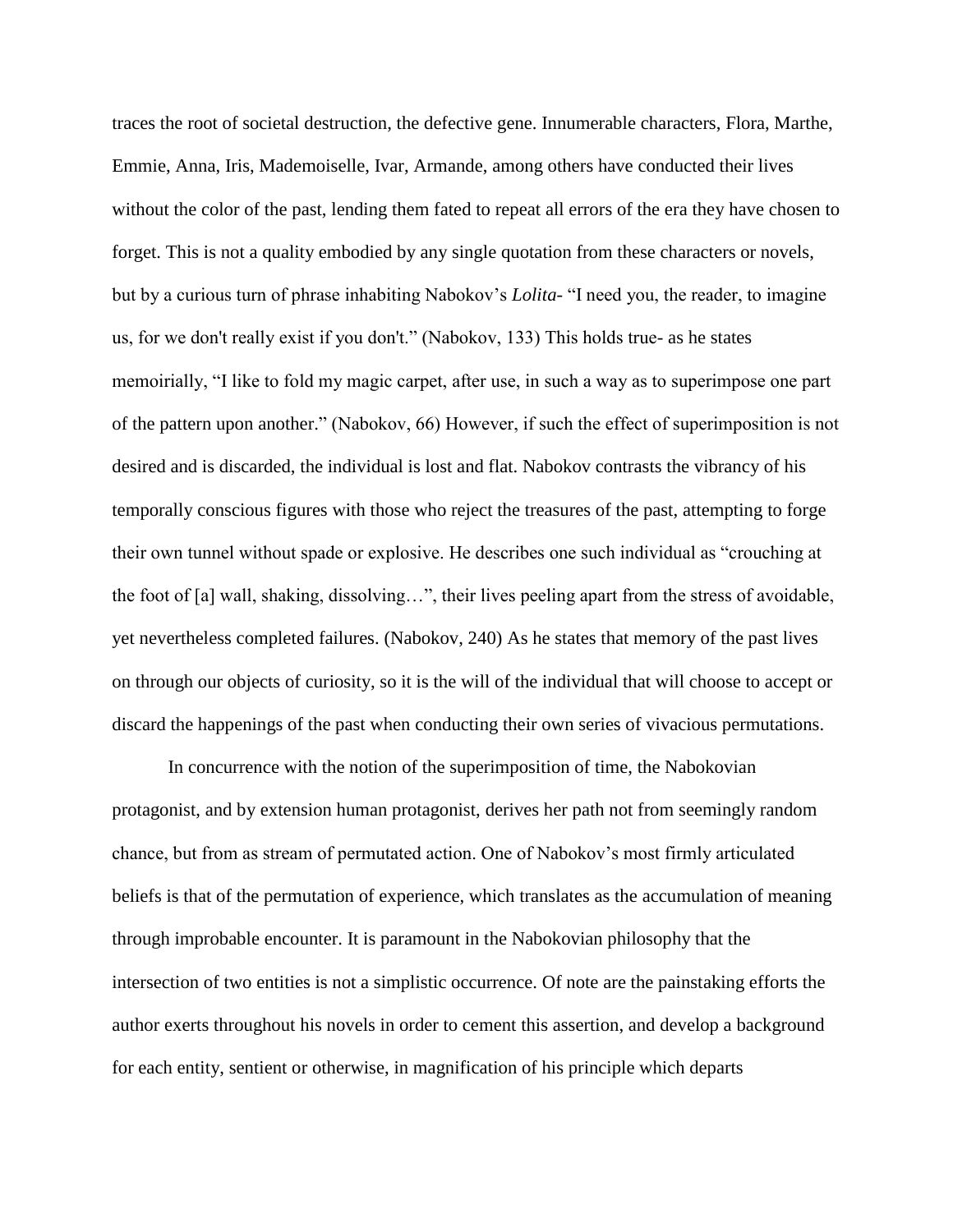traditionalist philosophy. The culmination of this exercise lies in *Transparent Things*' intersection of the dreary H. Person with a mere lilac-hued writing instrument which had been long discarded behind the bureau in his equally dreary hotel room. Nabokov narrates, "It was not a hexagonal beauty of Virginia juniper or African cedar, with the maker's name imprinted in silver foil, but a very plain, round, technically faceless old pencil of cheap pine, dyed a dingy lilac. It had been mislaid ten years ago by a carpenter who had not finished examining, let alone fixing, the old desk, having gone away for a tool that he never found." (Nabokov, 6) Through the action of intricately tracing the events preceding the intersection of the two, Nabokov quite forcefully magnifies the lattice of events required to facilitate such a simple encounter as that of man with pencil, a lattice which grows with the complexity of its interacting bodies. Further toying with this notion, Nabokov structures his later works to demonstrate this on a macroscopic scale, one involving the fleeting convergence of two bodies. *The Original*'s title character, Flora, and subsequent supporting character Dr. Philip Wilde, only interact for a brief period, but through this brevity the author is able to demonstrate the permutative effect of any interaction upon its participants. The author states, "one soon got over the shock of seeing that enormously fat creature mince toward the lectern on [...] which he cleared his throat before starting to enchant one with his wit. Laura disregarded The which box was mesmerized by his fame and fortune." (Nabokov, 107) While a seemingly meaningless excerpt, this brevity of interaction serves as a jumping-off place for the continuity of each's existence. Such may be said about any interaction- once completed, the lives affected continue on their individual paths, but each subsequent interaction is based in this infinitesimal experience which can never be expunged or rejected as a facet of the individual's continuing consciousness. This property is seen throughout Nabokov's anthology, yes, but extends to the fit of the human experience- in description, "I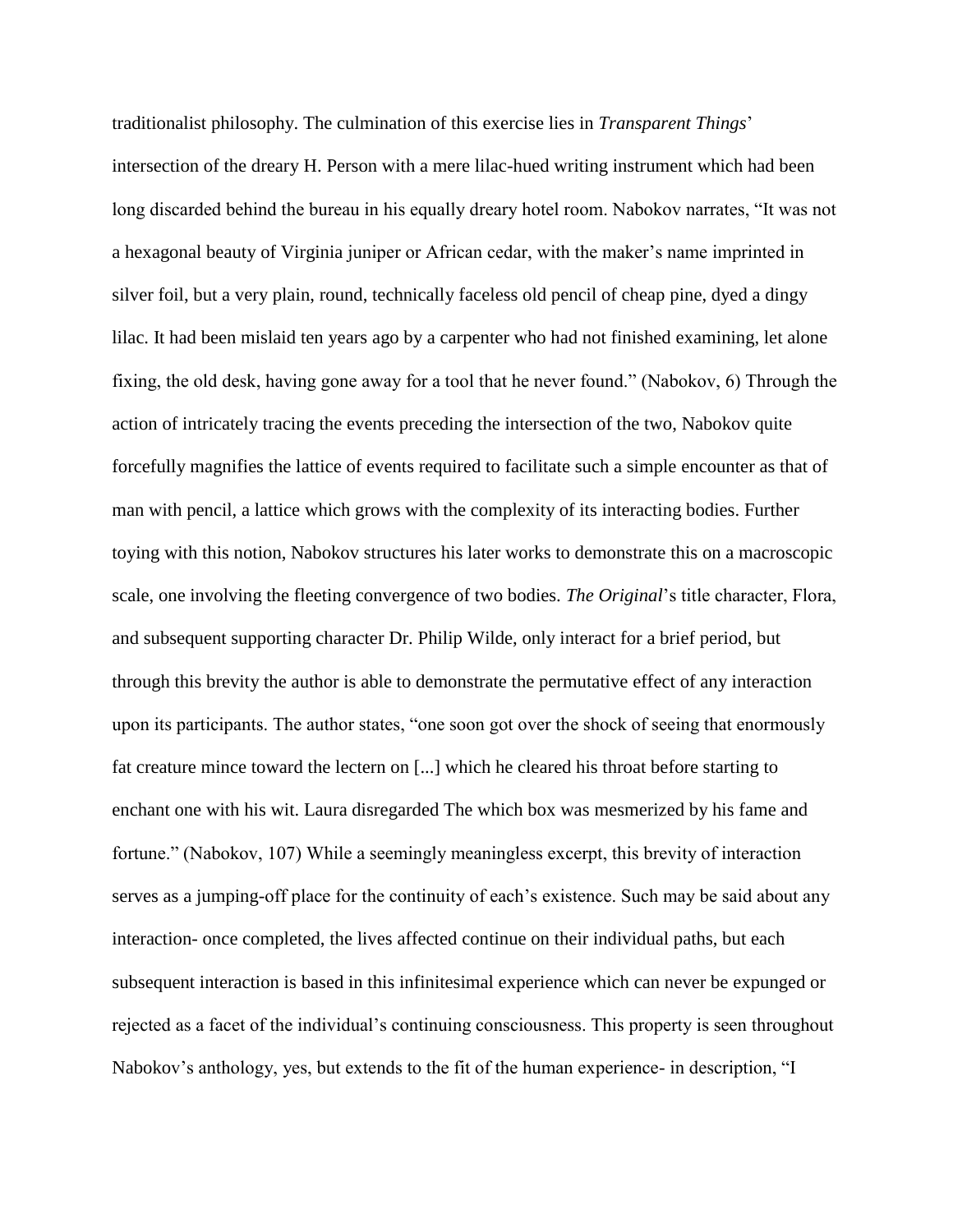could also distinguish the glint of a special puddle [...], an oblong puddle invariably acquiring the same form after every shower because of the constant spatulate shape of a depression in the ground. Possibly something of the kind may be said to occur in regard to the imprint we leave in the intimate texture of space." (Nabokov, 241)

Supplementing the lattice of permutated action, the intersections of the author's objects of curiosity prove not only to contribute to the delicate improbability of events, but to their meaning in parallel. These grafts of imagerial bone are scattered throughout his texts as pressed floral cuttings, misplaced shoes and clothes. One of the most pressing passages of *Look at the Harlequins!* involves one such object, the notorious "salmon-pink shirt" of the past, which repeatedly haunts the protagonist as he pursues the love of his life. (Nabokov, 138) In accordance with the aforementioned permutative theory of action, it is set that once an intersection has taken place, all actions proceeding said intersection are based in the occurrence of that single event. The detailed history of the salmon-pink shirt is later revealed, it being the possession of an overzealous bridegroom and object of fixation for the young protagonist as he witnessed their wedding night, the shirt draped lackadaisically over the back of a chair. Seemingly, this interaction is null. However, in prequel one witnesses the courtship of gangly Protagonist and his beloved, a scene punctuated not by their unconventional romantics, but by the reappearance of the salmon-pink shirt on Protagonist's lanky frame. Not so fastidiously do other markings appear- Flora's "bevy of bird-of-paradise flowers" lend their recipient the connoted eros, rarity, and strangeness, while acting as an emotional hinge estranging the recipient from her rejected husband (Nabokov, 37, Scoble & Field, 78). In a less jarred sense, Nabokov states, "I could also distinguish the glint of a special puddle [...], an oblong puddle invariably acquiring the same form after every shower because of the constant spatulate shape of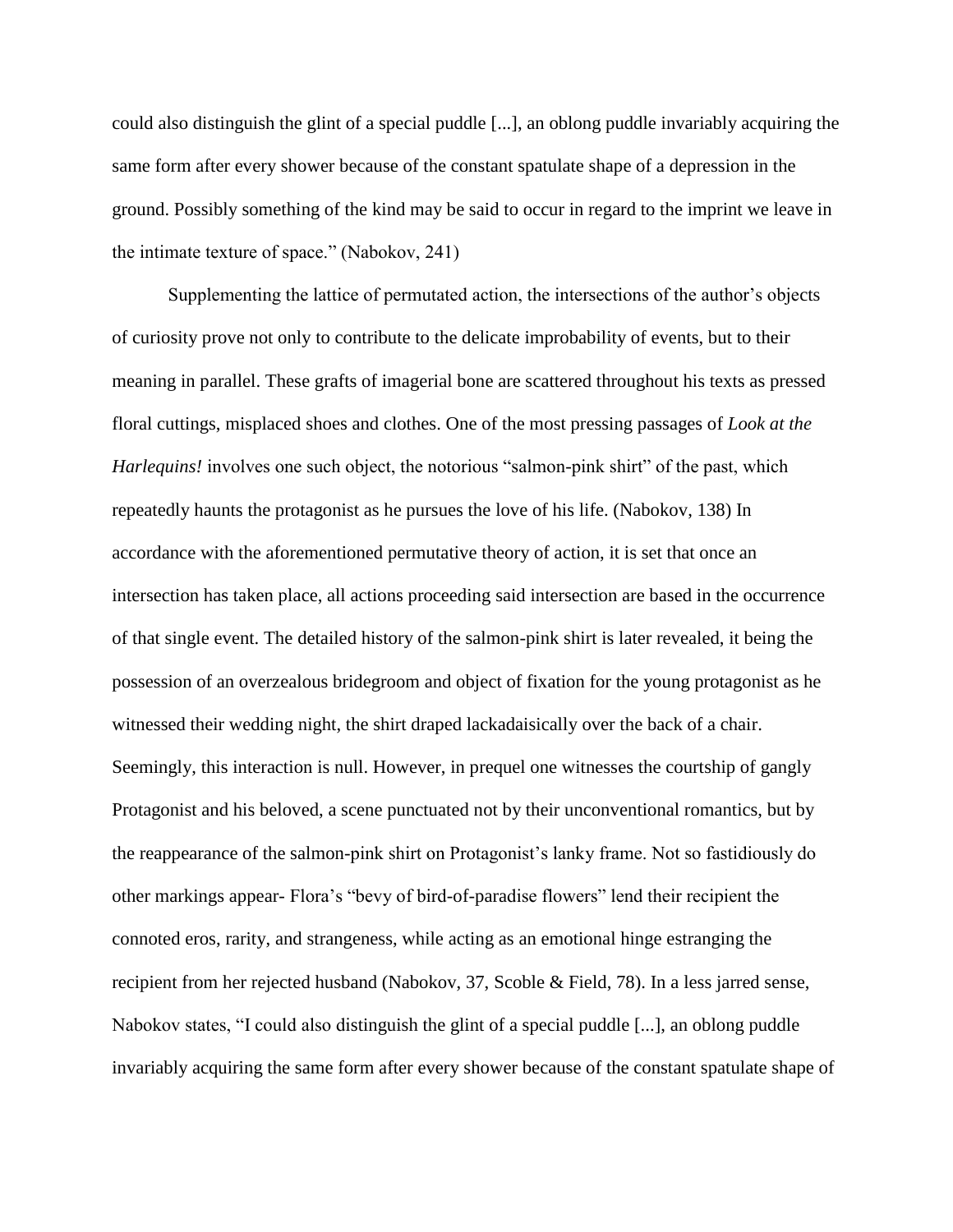a depression in the ground. Possibly something of the kind may be said to occur in regard to the imprint we leave in the intimate texture of space." (Nabokov, 241) The aforementioned reappearance of the dreary puddle from *Bend Sinister*'s cheerless beginning exemplifies Nabokov's constant implication of the circular nature of time as it applies to dystopian reality, as it continues the overlay of past upon present, extending the conspicuity of a single interaction and its permutative effect on future happenings. The mere continuity of the puddle's existence cements the endless cycle of mundanity within the society, intensely magnifying the perpetuity of the past which, in this case, continues unaltered. Such execution of these intricate facets of the Nabokovian philosophy drain the text of supposed happenstance, further developing his theory of the continuous effects of past occurrences on the current timeline and its subsequent meaning.

In accordance with the entropic definition of the arrow of time, as one progresses along the (now circular) timeline, the entropy of a system increases. (Georgia State University Department of Physics & Astronomy) Although Nabokov describes time as lacking tenses, the premise stands (as he does not dispute the fact of momentary progression)- each of Nabokov's texts rely on the delicate improbability of intersections at crucial junctures which trace out to proceeding strings of action. It is made glaringly obvious that no one event simply happens- in each case, it is preceded by culminatory occurrences, and does not spring from nothingness, much as a pool ball must be shot by a cue and hand, as it is incapable of spontaneous motion. But if this initial shot is flawed, all motion spurred by its momentum will be equally flawed. While many Nabokovian works manipulate the permutated lattice in favor of the "greater good", the author dedicates much effort in the description of how, if the proper juncture is met, the continuity of memory and past action can and will drive the replication of a defective gene, thus increasing entropy, the chief of such works being the dystopian twins, *Bend Sinister* and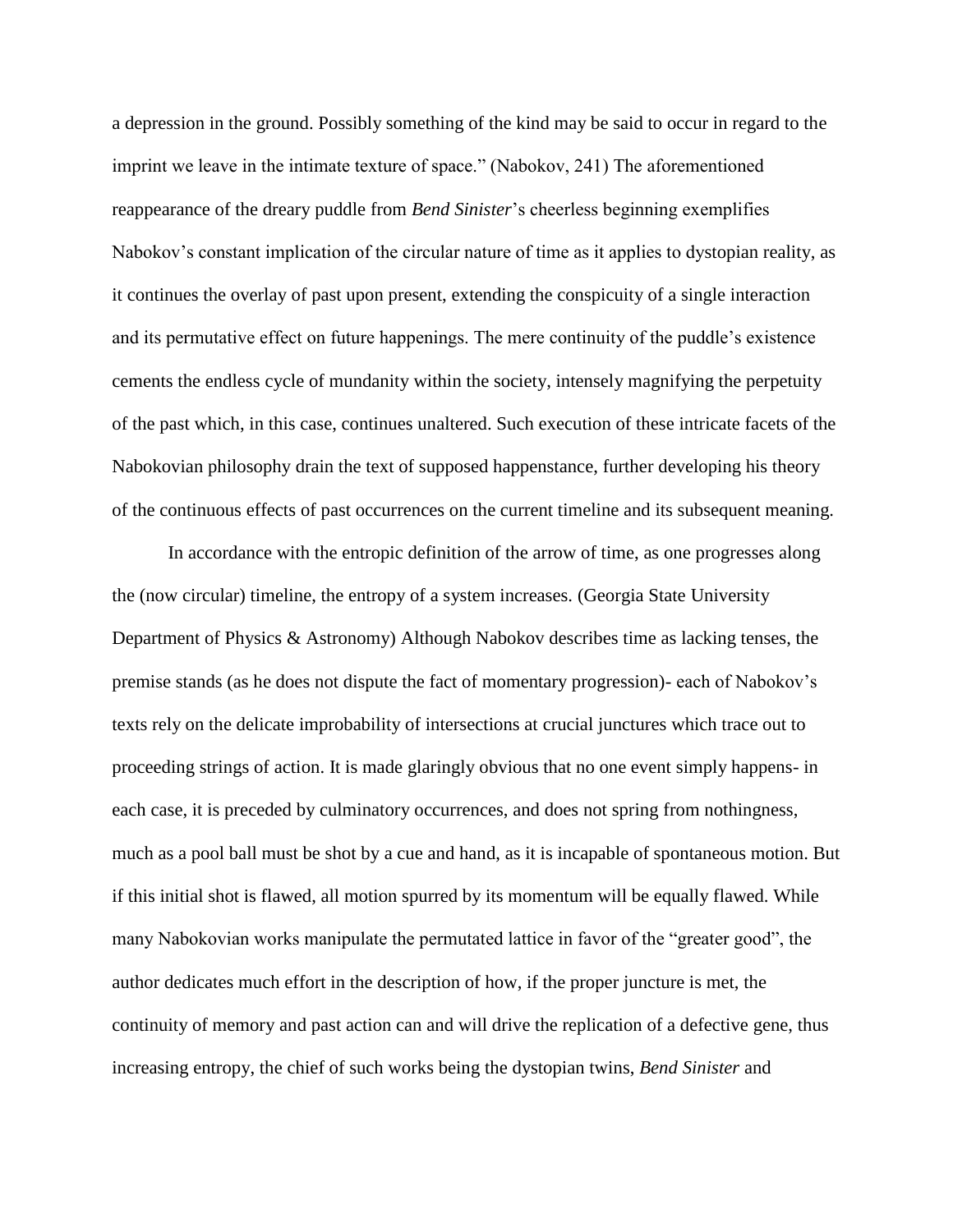*Invitation to a Beheading*. Throughout these works, such defective genes are consistently replicated so as to embody the failure which arises if a destructive string of permutations is adopted as the primary order. Nabokov writes, "He saw the Toad crouching at the foot of the wall, shaking, dissolving…", further works continuing the idea of the disintegration of those who have followed the track of flawed junctions. (Nabokov, 240) While those who continue on a path cogent of past failures are careful to not repeat them, he crystallizes the imminent danger which presents itself when society is blind to these wrongdoings, when it accepts the unacceptable simply out of tradition, or idiocy, or an uncontrollable radical which has incited the population to somehow forget. Nabokov often parodies the realities of modern pseudo-utopian society, mocking their complete disregard for the lessons of the past which have proven their adopted lifestyle to be one destined for destruction. In such mockeries it is evident that the purpose of the cycle of time is to exemplify the stagnancy which exists as a result of the denial of memorial value- Nabokov recycles the images of the "special puddle" and trapped "fluffy night-butterfly", displaying the monotonously redundant endless continuity of error which is fated to occur if the value of memory is not realized. (Nabokov, 240) This traps those unwilling to color their lives in an infinite loop of regret which is largely inescapable- although it has already been established that the ordinary loop of time is inescapable, as consciousness lives on through memory and instilled meaning, this smaller, regretful cycle traps its inhabitant in a "pellucid hell", the consistent desire to achieve a higher goal without the will to see a successful avenue. (Nabokov, 45)

It would be highly remiss to not address the subject of Nabokov's lifelong obsession, lepidoptera, and their constant appearances within his texts. Forging them many designations, Nabokov's lepidoptera (they will not be demeaned by the label of "butterfly") encapsulate a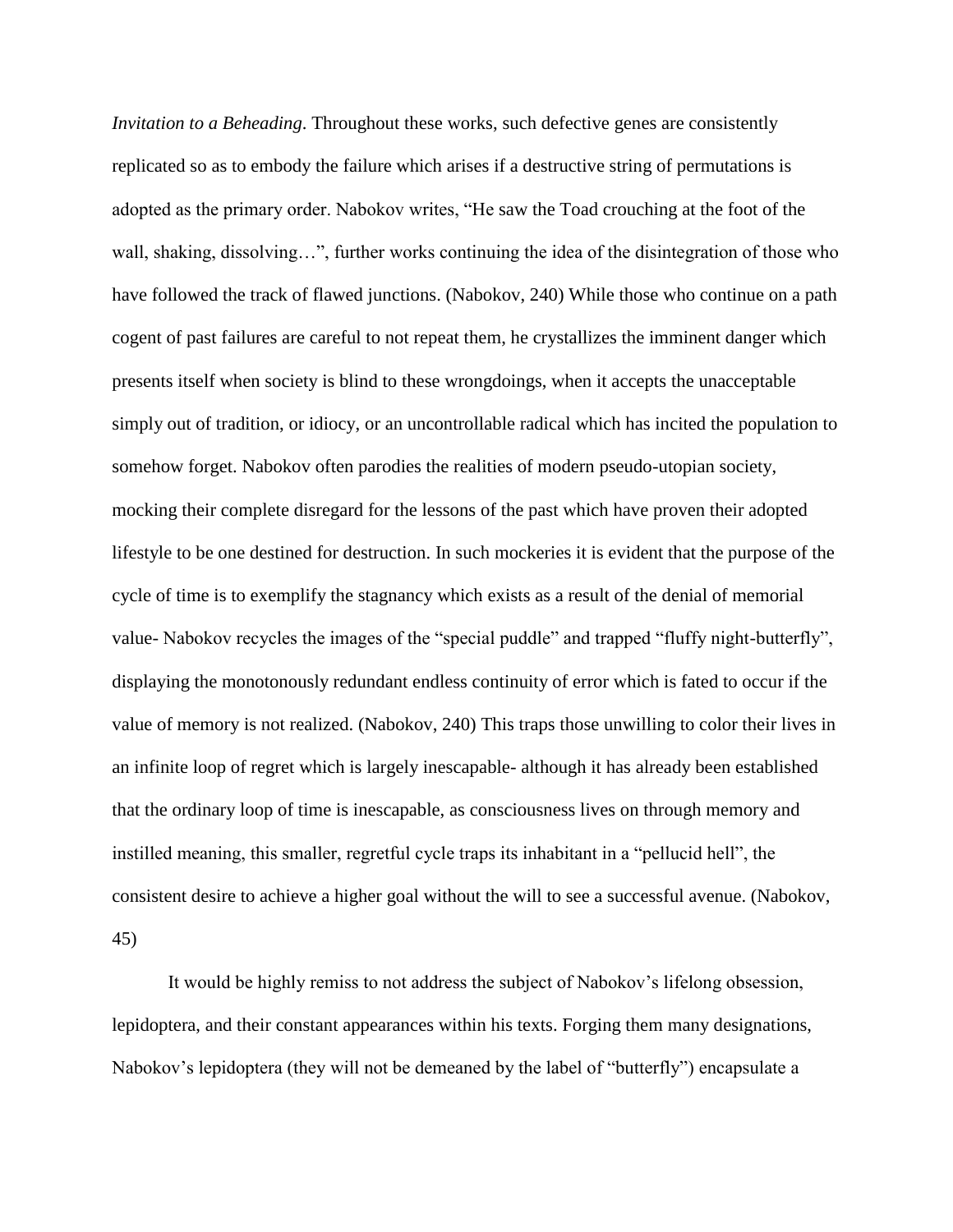healthy myriad of his rather unconventional observations of the human condition. In the practice of chemistry, the behavior of a gas is modeled by a simple formula which combines numerous flexible variables and a universal gas constant- in completion of the formula, the behaviors of the substance are predicted. (Georgia State University Department of Physics & Astronomy) Nabokovian literature mirrors the purpose and structure of this formula, the value of the gas constant replaced by the reactionary animal tendencies of the order lepidoptera, the theory applied in attempted prediction of the unknown. Appearing consistently throughout his novels, *Invitation to a Beheading*, *Transparent Things*, *Look at the Harlequins!*, and *Speak, Memory* to name a few, the order comes to embody the indelible base of past knowledge and memory. A latter text eloquently details the capture and clipping of a Pieridae specimen, a latter the effect of neglect and deprivation on the small prisoner. In all cases, it is glaring that, no matter how difficult the trial undertaken, experienced, etcetera, the image of the creature is forever indelibly stained on some retina as a Pieridic example of human experimentation. Although all immersed in a kind of hell, these Lepidoptera are always remembered for their emotion; although defeated, the shadows of tipped wings and "stopped" markings are remembered as holy, and their punishers, "brute". (Nabokov, 45) In this, he comments on humanity- death is an inevitable thing. This is inescapable. However, beyond death, individual consciousnesses are recycled throughout the loop of time, as the lepidopterist's unfortunate specimen is trapped in a formaldehydic world, as the specimen itself circulates timelessly throughout the scope of Nabokov's works, as it clarifies philosophies and hypotheses of the young and old. Even with an individual or age deceased, departed (the difference is small), vestiges remain in the form of objects, "… furs, of all her photographs, of her huge English sponge and supply of lavender soap, of her umbrella…" (Nabokov, 137) Yet the greatest retainer of consciousness lies in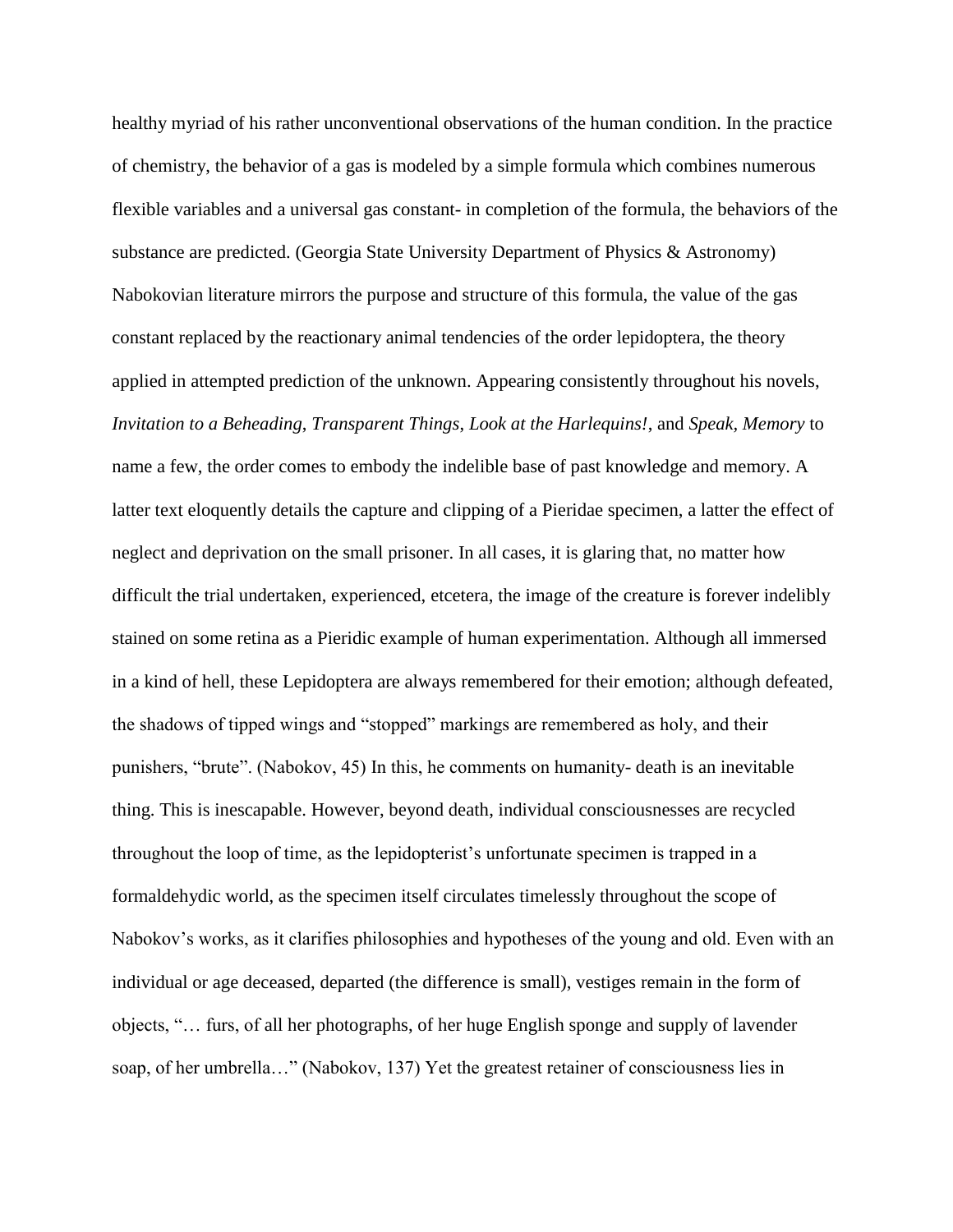memory. A lost marriage lives on in the painful recollection of the husband pretending to "slam down a marble paperweight and crush this little hand… searching for a silly business letter". (Nabokov, 1) The anguish of the accidental loss of a loved one is relived in the memory of a wife "prone on the floor, her fair hair spread as if she were flying." (Nabokov, 81) The point is not that Nabokov's Lepidoptera carry weight in individual storylines, although they do; the point is that these creatures, an object of continuous fixation for the author, replicate his view of the nonlinear, permeating timeloop, serving as physical manifestations through which the trials and tribulations of the past are continuously refreshed and their emotion rewashed over a faded canvas, adding vibrancy and continuation to the endless series of permutations which dictates the conscious future.

Traversing the body of Nabokov's finial work is the concept of linear and spatial selfdeletion, a theoretical notion stemming from the permutation of memory even long after death, that man's only escape from the circle of time lies in the redaction of himself from both primary and secondary realities. A secondary thread of *The Original*, character "Christian name unimportant" pursued this ecstatic avenue of release from the daily mundanities of the primary world, a series of "experiments" transcending the ordinary circular plane in favor of the ocular "private blackboard". (Nabokov, 93, 127,133) Stating memoirially, "I confess I do not believe in time," this method served as the author's (and subsequently bequeathed persona's) sole relief from the nonlinear track. (Nabokov, 25) The plane to which the bequeathed persona retreats is decidedly primordial, nearly embryonic, consisting of a "dark-plum depth of opacity" demarcated by a "simple vertical line" in amalgam of the body. (Nabokov, 131, 137) The persona, statedly, found in the erasure of his own corps an "ecstatic relief," a kind of "masturbatory joy" stemming from the possibility of escape from the accursed chronological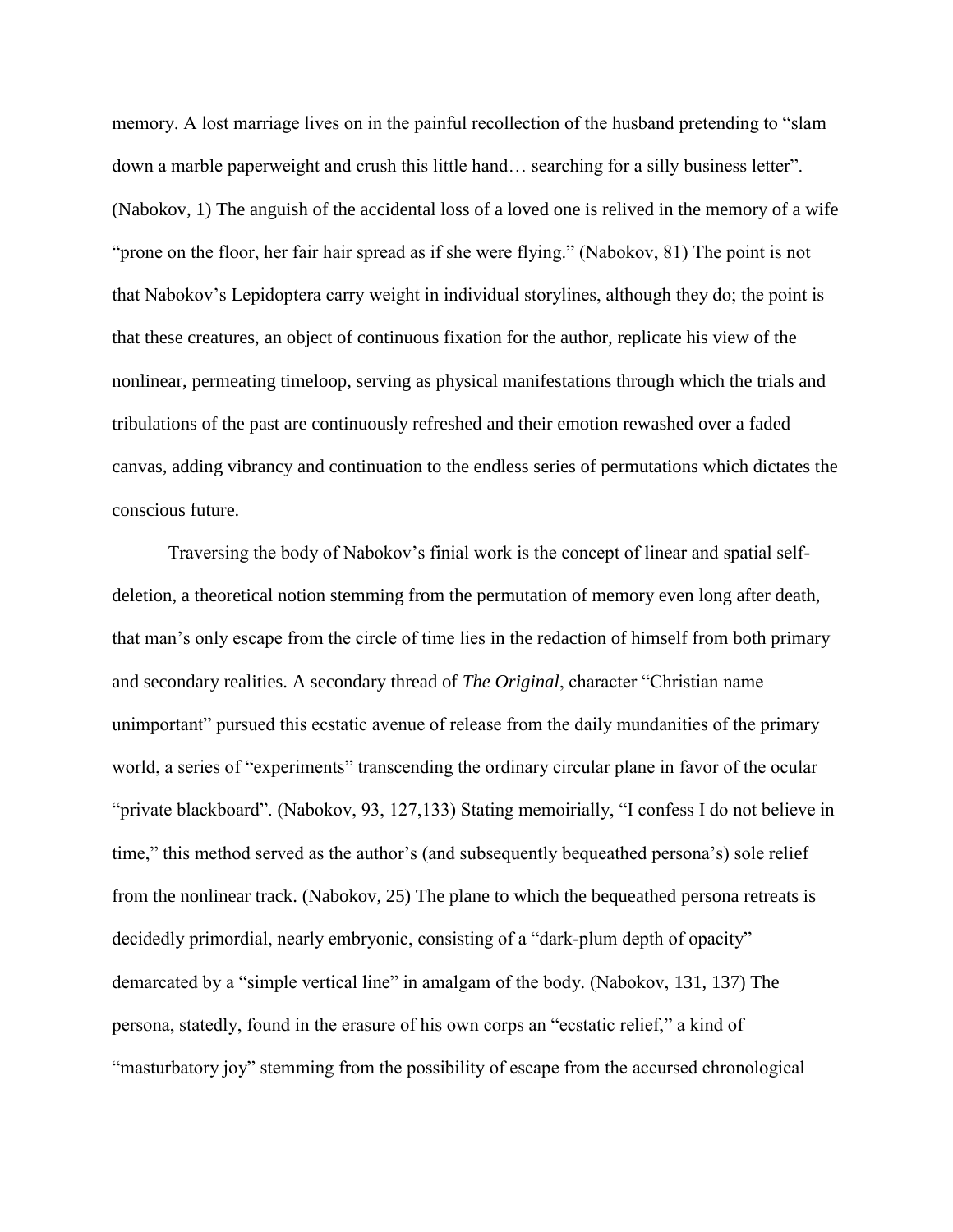loop. (Nabokov, 139) The notion that one's existence does not merely end upon corporeal death is one which is not exclusive to Nabokov, tapped by such authors as Alan Moore and Samuel Beckett. The scribings of the three establish the fact that, quite bluntly, "nothing ever ends". (Moore, 378) Although the corporeal being decays, there is no erasure from time- the memory of the individual consciousness will exist in some dark annal of the human tapestry, waiting to be pulled out and examined. The Nabokovian protagonist knows this as truth, knowing that nothing short of complete obliteration has the power to allow the soul ("if one exists") to find peace, as in each individual, something of another is retained- the shy smile of a dark-haired errander delivering a paper bundle of flowers to the unhappily married housewife, the salmon pink button-down of an overzealous newlywed nonchalantly draped over a chair, the delicate curve of the small of a sunbather's golden back, such fleeting recollections, shoelaces, strings, photographs and jewelers' boxes permit the persistence of memory. (Nabokov, 20)

It is not common to assert that a life has been forever impacted by physics, but such is the truth in each case. There was once a time, one which cannot be recalled, but a time, at which a thought was transmitted to action, and life created. Does that life begin at conception, at the first heartbeat, at birth, such queries are irrelevant. But from the first thought comes momentum. The motion of this being cannot be drained, nor its acceleration slurred by anything but an exterior force; the First Law of Motion. (Georgia State University Department of Physics & Astronomy) History has proven that such a force cannot be generated physically in this life, as relics of these lives live on in airtight cases- millions of lives have been extinguished throughout human time, but they have not been forgotten. They have not lost their momentum. History is littered with the red of genocide, but still these condemned souls are not lost. They are not at rest. They continue to live on through their memory, their physical vestiges left behind- over 4,000 shoes from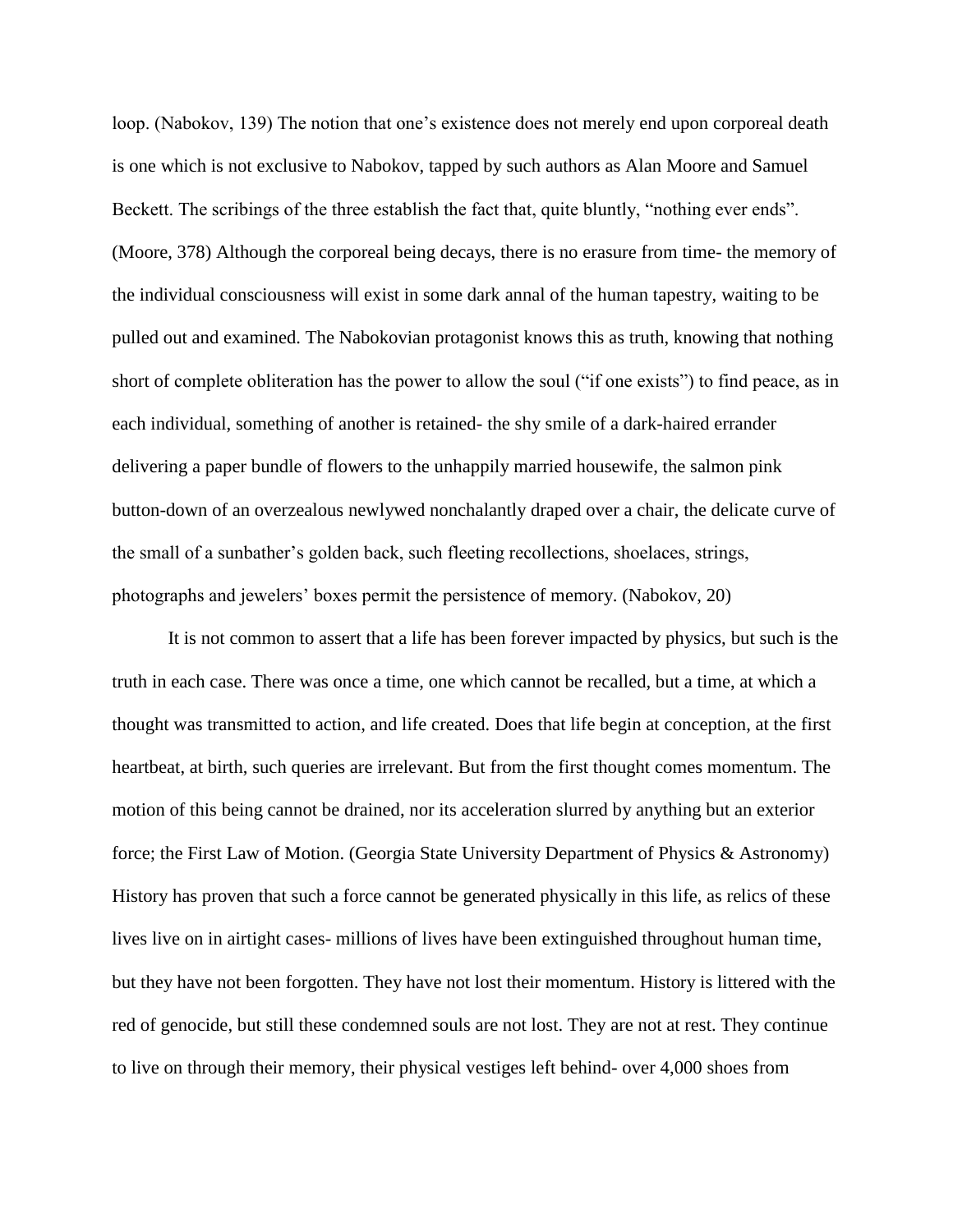Majdanek, ruffled dresses of the children of czars, ancient icons of St. Sixtus the First and Agrippina, all of which color the lives of those who remember, even beyond the seconds of time they inhabited as flesh and blood. Such impacts, maybe a happenstance collision with a seemingly impersonal relic, press meaning into coldness- the momentum of these past lives crush into our own, melding and shaping future action in a manner so that we cannot state with certainty that our actions are our own, but derived from a past force which cannot be extinguished by its distance from its point of origin. The collision of a shot pool ball with another does not stifle its force, but transfers it to another- the principle of kinetic momentum. The ending of the first ball's motion does not signify its ultimate termination, but the transfer of its motion to another, which cannot profess that it derived this kinetic ability by its own volition or inexplicably miraculous inspiration. No, even in its slowing the first ball continues to influence the occurrences of the future, in such a manner as the human life. Nabokovian literature proves that such momentary intersection- a seductive glance on a Swiss train, a brief glimpse of libertyalthough perceivedly lacking in impact, may in effect reshape the course of one's existence. The possibility for a true end to the influence of this interpersonal momentum lies only in the complete removal of the first pool ball from the game- being motionless is not sufficient, it must be absent from the game in its entirety. In tow, the affecting persona, object, no matter, does blot out- no, such description is not nearly sufficient, neither in its precision, nor its accuracy. "Efface, expunge, erase, delete… rub out, wipe out… obliterate". (Nabokov, 275)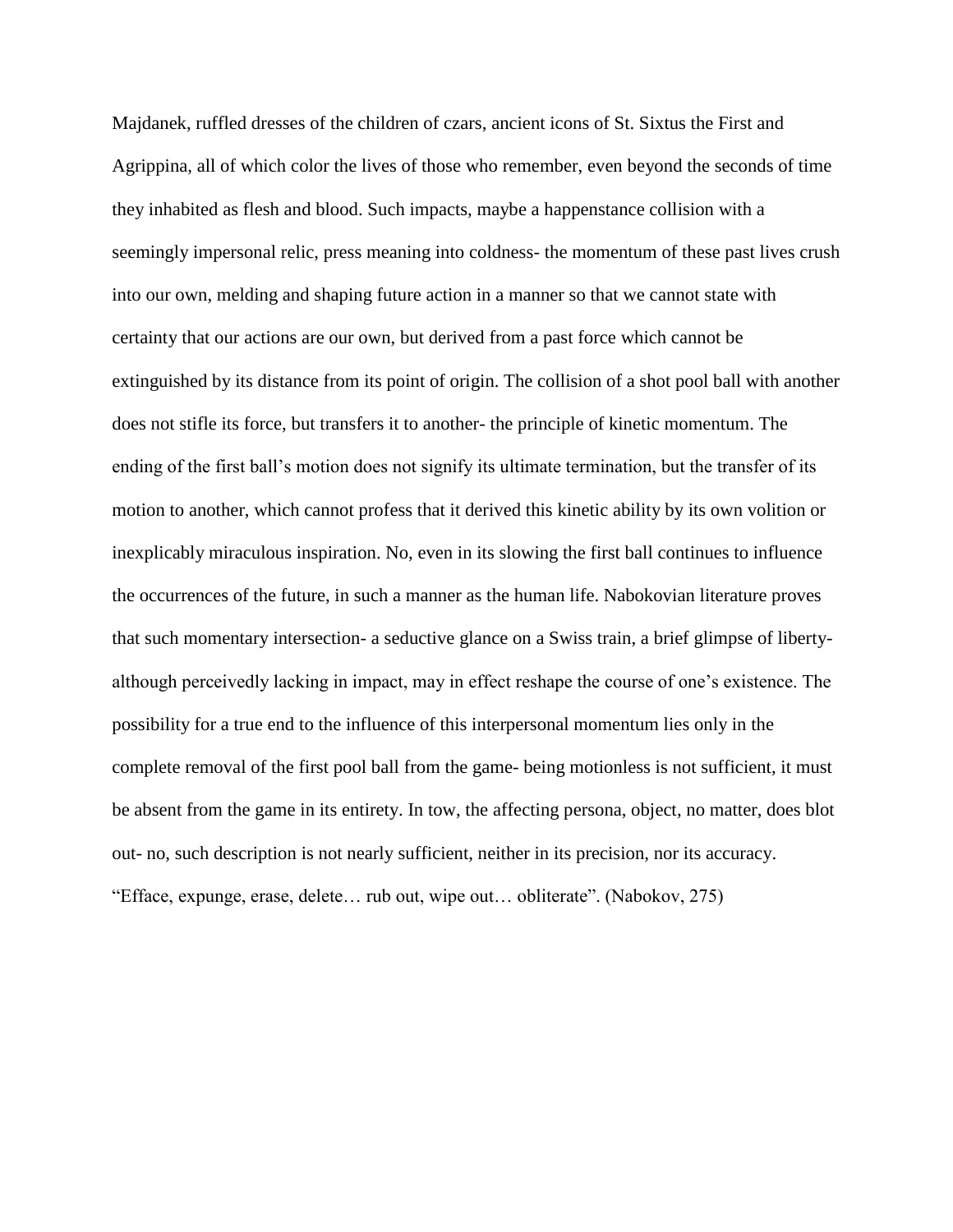## Works Cited

- "Force & Motion." Georgia State University Department of Physics & Astronomy. Web. 14 Apr. 2016.
- "Ideal Gas Law." Georgia State University Department of Physics & Astronomy. Web. 11 Apr. 2016.
- Moore, Alan. *Watchmen*. Burbank: DC Comics, 1987. Print.
- Nabokov, Vladimir Vladimirovich. *Bend Sinister*. New York: Henry Holt, 1947. Print.

Nabokov, Vladimir Vladimirovich.. *Lolita*. Paris: Olympia, 1955. Print.

Nabokov, Vladimir Vladimirovich. *Look at the Harlequins!* New York: McGraw-Hill, 1974. Print.

Nabokov, Vladimir Vladimirovich. *Speak, Memory; an Autobiography Revisited*. London: Victor

Gollancz, 1951. Print.

Nabokov, Vladimir Vladimirovich. *The Original of Laura*. Comp. Dmitri Vladimirovich Nabokov. New York: Alfred A. Knopf, 2009. Print.

Nabokov, Vladimir Vladimirovich. *Transparent Things*. New York: McGraw-Hill, 1972. Print.

Scoble, Gretchen, and Ann Field. *The Meaning of Flowers*. San Francisco: Chronicle, 1998.